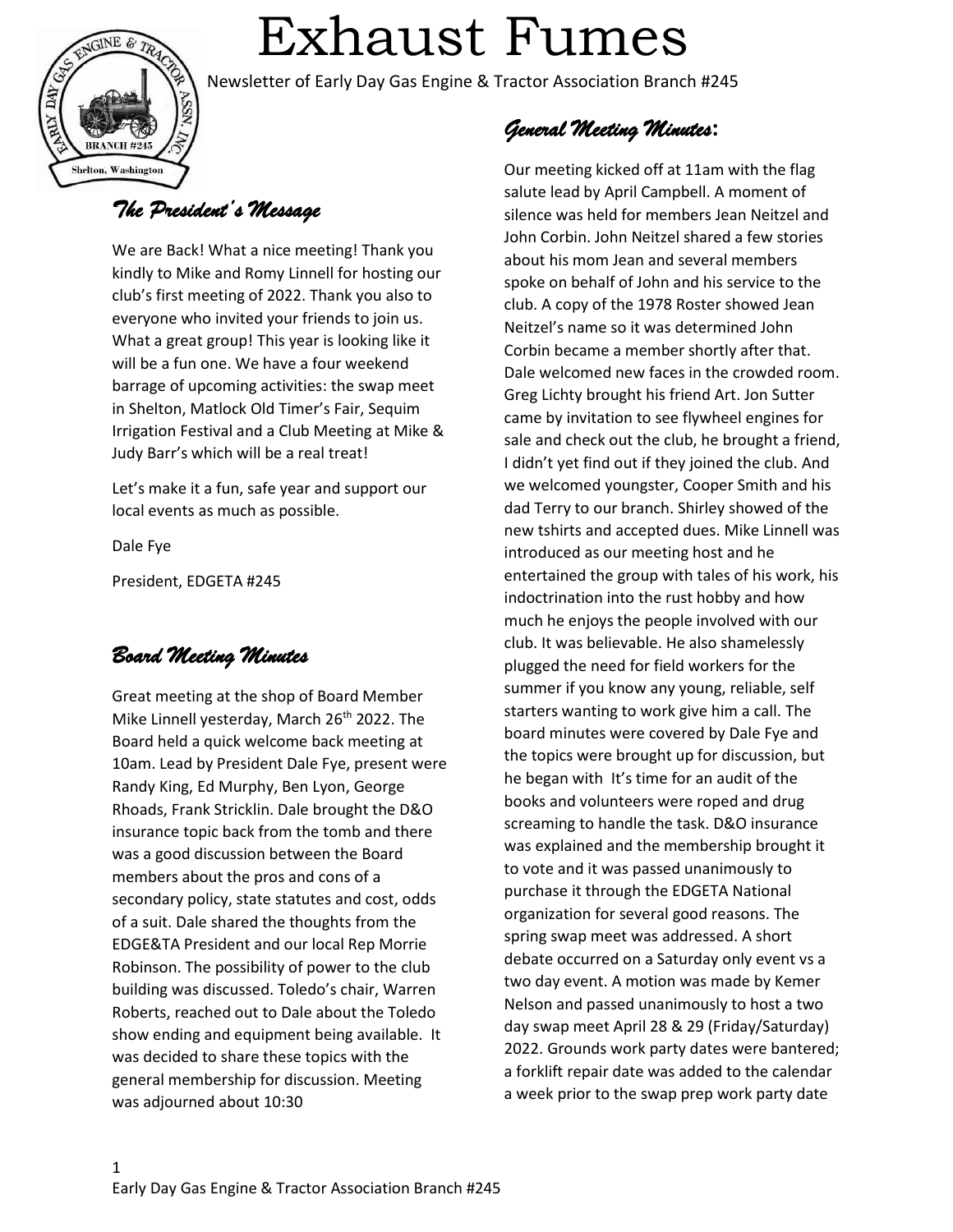of April 25 2022. An engine was donated by Brian Edwards to help launch an engine enthusiast's enthusiasm and April made a motion to gift it to new club member Cooper Smith, with everyone in agreement. A second engine was donated to the club from the Corbin Estate, a club member will clean it up and get it running. Dale shared with the club that Frank Stricklin has been making youtube videos. Frank explained what people are interested in seeing and how the ratings work and asked Emmett Tuckness if he would be interested in giving a tour of his collection and knowledge for an upcoming video. He received much encouragement so we will see! Cindy Neitzel shared upcoming Powerland events, camping and shows there (see the calendar section for upcoming events there). Power to the club building and future engine building were addressed. The property owners had power installed to the campground area and have added water connections and some plug ins for campers and the food vendor. Benefits of power were discussed and a list of needs to bring power from the transformer and who in the club could help was talked about. The expenses were looked into briefly for the wire needs of 380 feet and the balance of a roll could go to the engine shed. George made a motion to have the club buy the wire for the project, Ed Murphy and others seconded the motion and it passed unanimously. Justin Beutow will be asked if he can find a good price on the wire and boxes needed. Evie Ockfen and Frank Stricklin offered conduit and elbows that they have that might work for the project. A work party date will be established for ditch digging after the wire is obtained. Dale then announced that Warren Roberts had reached out about The Toledo Show ending, equipment being available and the hay press that has been offered to our club is a fond memory of many members. Ben Lyon offered to go pick it up; a motion was made to help with his fuel expense

for the trip but in the sharing of show memories that ensued, I didn't catch if it passed. I hope he doesn't hold it hostage. Meeting adjourned at 12:07pm Followed by great food, parking lot swapping and engine running.

Thank you to all the smiling faces who came out for a morning of fun with the club. What a great kick off for our club socials in 2022!

## *What's Happening*

**April 15-16 Pacific Overland Expo & Auction McMinneville, Or Yamhill Co Fairgrounds (503) 434-7524**

**April 23rd Work Party for swap meet prep. At the showgrounds 10am**

**Spring Swap Meet April 29th & 30th 2022 Old Iron Show Grounds 11 E Johns Creek Drive Shelton WA (360) 490-8441** 

#### **Matlock Old Timer's Festival**

May 7 & 8 2022 Join us in the Branch #245 Engine Display and bring a tractor for the Parade.

Mary M Knight School, 2987 W Matlock – Brady Rd. Matlock WA.

#### [S.T.E.A.M.'d Up for Kids](https://www.antiquepowerland.com/events/steamd-up-for-kids)

- Saturday, May 14, 2022
- 9:00 AM 4:00 PM
- Heritage Powerland Park [\(map\)](http://maps.google.com/?q=3995%20Brooklake%20Road%20Northeast%20Brooks,%20OR,%2097303%20United%20States) [www.antiquepowerland.com](http://www.antiquepowerland.com/) Brooks, Oregon

#### **Sequim Irrigtaion Festival & Logging Show**

May 13-14 Tractor Pull and other events Sequim Wa.